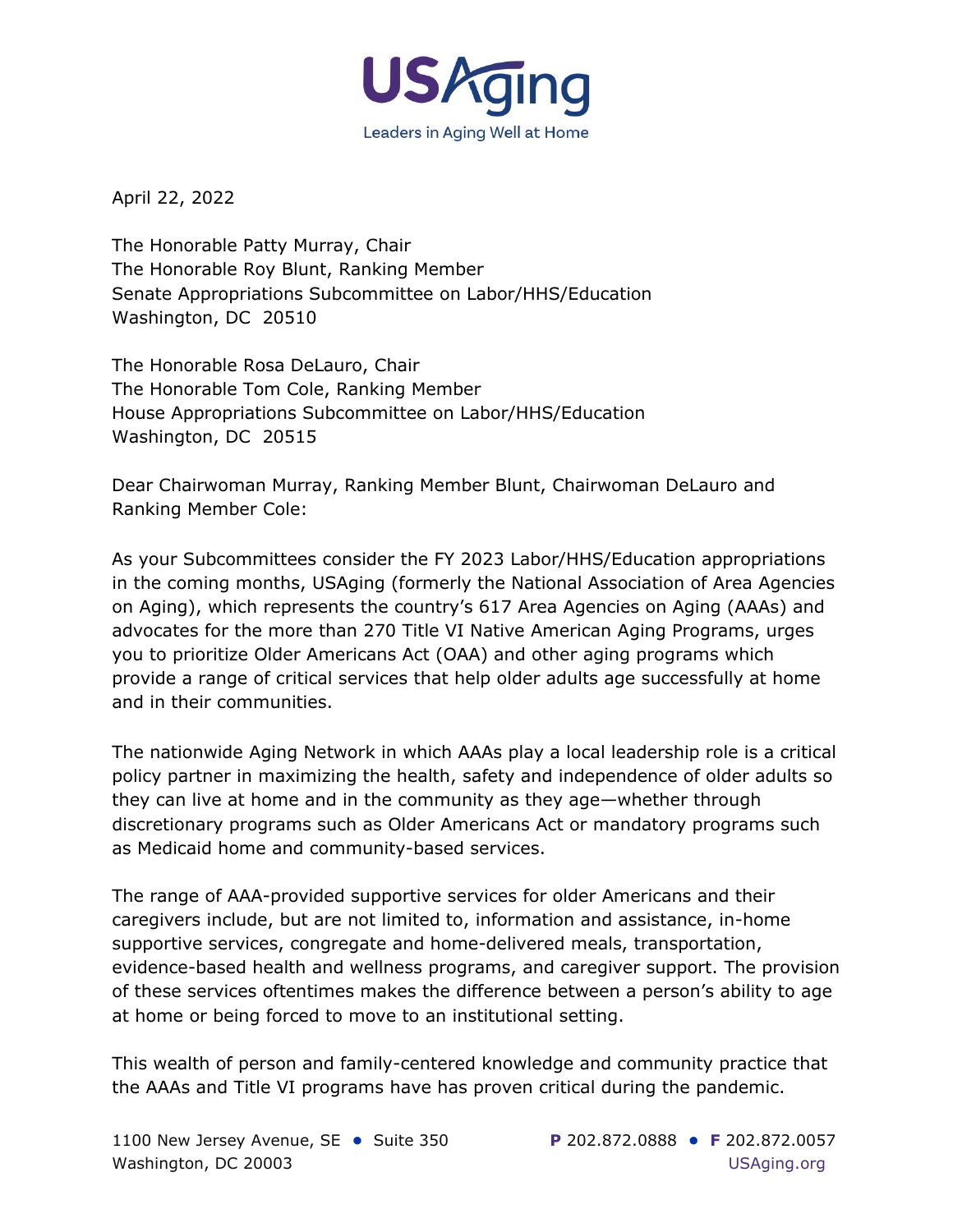AAAs, Title VI programs and other vital Aging Network partners have been selflessly serving on the front lines of the public health emergency and responding to the needs of older adults who face significantly increased risks. AAAs have also been and will continue to be—vital partners in the rollout and adoption of vaccination strategies. The outreach, education, coordination and wrap-around supportive services that AAAs and their partners provide have been essential to implementing successful federal and state-level campaigns to get life-saving vaccines into the arms of the highest-risk and often hardest-to-reach older adults.

Throughout the COVID-19 crisis, the Aging Network has served more older adults than ever before with life-saving assistance thanks to federal emergency relief funds. **High levels of need experienced by older adults have not faded away, however, and AAAs continue to serve dramatically increased numbers of older adults with escalating levels of complex needs**—with demographic trends only pointing to increased need in the coming years and decade. In a recent USAging poll of AAAs, 94 percent of respondents indicated they are serving more older adults than before the pandemic and 95 percent of all respondents indicated that there is an increased complexity of needs in those they are serving.

**In addition to increased need and increased complexity, USAging members are facing unprecedented workforce challenges owing to chronically low wages for critical jobs that support older adults in aging well at home.** From retaining overworked case managers to recruiting direct care workers, the current workforce situation is a crisis. In a not-yet-released USAging poll, AAAs told us that 74 percent were facing staffing shortages within their agency, with 91 percent of respondents saying their service providers are also affected by staff shortages. This crisis has led to consumers not receiving the frequency of needed services and experiencing social isolation and loneliness, which research indicates leads to poor health outcomes. Additional federal funds would allow the Aging Network to increase wages to attract the caregiving workforce that this aging country desperately needs.

## **Appropriators must recognize that the foundational capacity of these programs must be dramatically increased to both meet the ongoing need that exists even as the pandemic begins to wane and to address a rapidly aging population**.

As you consider funding levels for FY 2023, we urge you consider the following priorities identified by our members' experience in directly supporting older adults and caregivers in their communities:

• **Increase funding for all Older Americans Act programs and services.**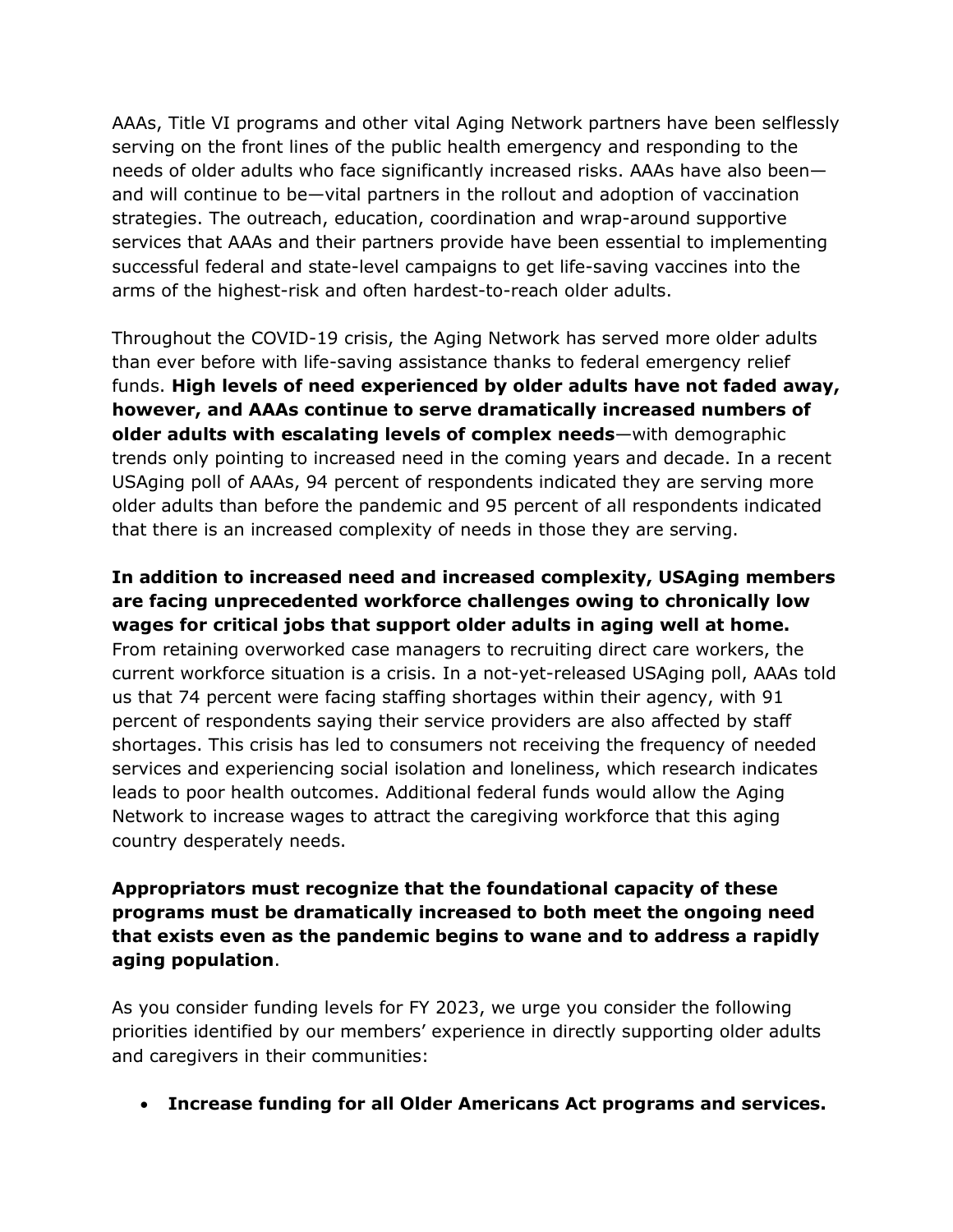While all OAA subtitles require immediate increases to meet the current and future needs of older adults, on behalf of our AAA and Title VI Native American Aging Program members—who administer these programs locally and therefore witness the critical pressure points as the number of older adults they serve rapidly grows—USAging urges Congress to *prioritize* the following OAA services when developing the FY 2023 budget for the U.S. Administration on Aging, which is housed within the U.S. Administration for Community Living, Department of Health and Human Services:

- o **Title III B Home and Community-Based Supportive Services, \$797.1 million**
- o **Title VI Grants for Native American Aging Programs, \$72.5 million for Part A (nutrition and supportive services) and \$22.6 million for Part C (family caregiver support)**
- o **Title III E National Family Caregiver Support Program, \$387.9 million**
- o **Title III D Evidence-Based Disease Prevention and Health Promotion, at least \$50 million**
- o \$2 million to the Administration on Aging for the engAGED: National Resource Center on Engaging Older Adults to help the Aging Network respond to the increasing incidence of social isolation among older adults
- $\circ$  \$75 million for the newly authorized research and innovation center at the Administration on Aging
- o Title VII Long-Term Care Ombudsman Program, at least \$35 million
- **Invest in other key programs that support healthy aging at home and in the community, including:**
	- o Evidence-based health and wellness programs
	- o State Health Insurance Assistance Programs (SHIPs)
	- o National Community Care Corps
	- o Social Services Block Grant, LIHEAP, Community Services Block Grant and AmeriCorps Seniors

Additional details follow on our requests, which we hope will guide your work on the FY 2023 Labor/HHS/Education spending bill.

# **Older Americans Act**

The OAA is the cornerstone of the nation's non-Medicaid home and communitybased services (HCBS) system, providing older adults with much-needed supports, including in-home care, congregate and home-delivered meals, adult day care, information and referral assistance, case management, transportation, legal services and caregiver support/respite. With investments in these vital OAA programs that support the health of older adults with these services, these OAA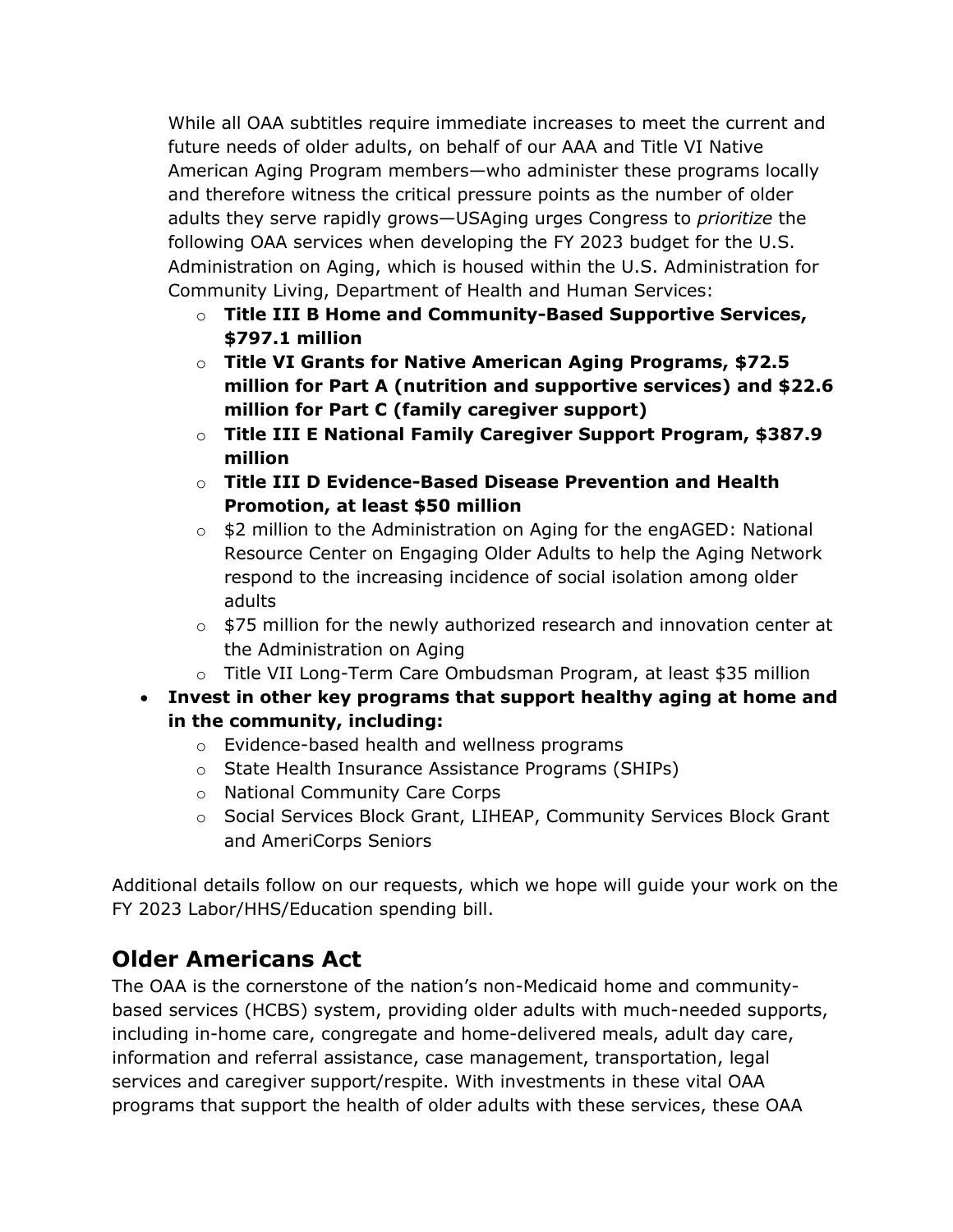programs and services save Medicare—and the nation—money in the short and long-term.

**The significant emergency COVID-relief dollars Congress provided through OAA allowed the Aging Network to adapt programs to meet the new realities and the dramatically escalating human need identified by all AAAs.**  While estimates in the degree of growth vary by program and by community, most of our members told us they saw at least a 50 percent increase in clients on average across all programs. A majority also reported that existing clients needed a higher level of service once the pandemic struck. However, even post-pandemic, our collective experience tells us that the need for these supports and services will remain high and continue to grow. There are two major reasons for this:

- The demand for these services was already and still is growing in every community as the older population continues to grow. There are simply more older adults and caregivers who need assistance in every community. By 2030, one in five Americans will be age 65 or older, an unprecedented percentage of the general population.
- Our members have told us that most of the new clients they began serving due to COVID-19 will still need help to age well at home beyond the pandemic. So many older adults have declined cognitively and physically during COVID-19 that we expect additional need for AAA services in the months and years ahead. Another COVID-related factor is that more and more older adults and their families are turning to home and communitybased services like those provided by AAAs, rather than institutions such as nursing homes, for their long-term care needs.

## **It's time for a reset to expand the reach of and investment in these programs to reflect the realities of a rapidly aging nation recovering from an ongoing pandemic.**

## *That is why we urge Congress to prioritize increased investments particularly for Title III B Supportive Services, Title VI Native American Aging Programs, and Title III E National Family Caregiver Support Program.*

**OAA Title III B Supportive Services** is the bedrock of the Act, providing states and local agencies with flexible funding to provide a wide range of supportive services to older Americans, which include in-home services for frail older adults, senior transportation programs, information and referral/assistance services, case management, home modification and repair, chore services, legal services, emergency/disaster response efforts and other person-centered approaches that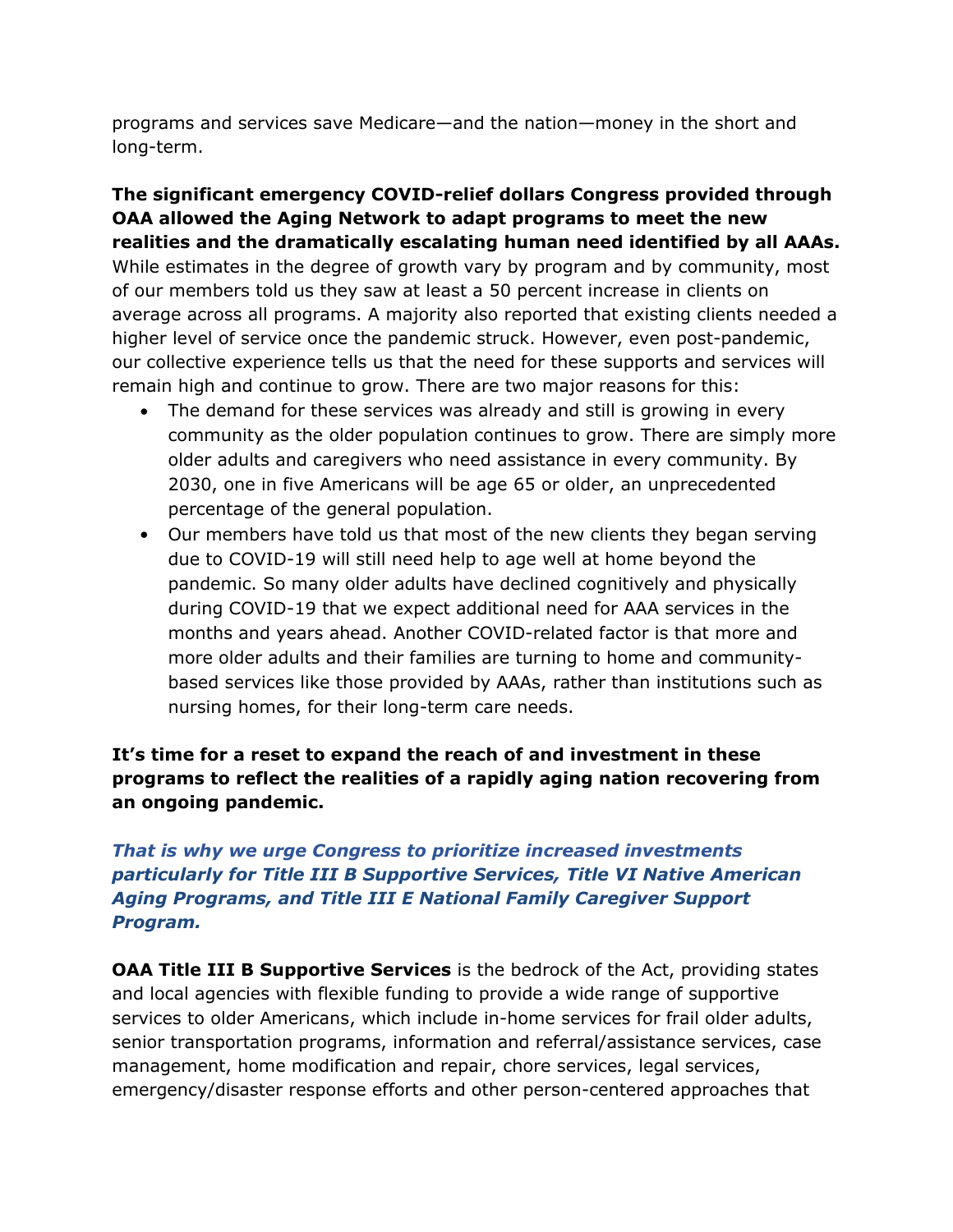help older adults age well at home.

The critical flexibility of this funding stream gives AAAs greater means to meet the needs of older adults at home and in the community, thereby eliminating the need for more expensive nursing home care—which usually leads to impoverishment and a subsequent need to rely on Medicaid to meet critical health care needs. The flexibility of OAA Title III B also allows AAAs to meet new and emerging needs in their communities, such as wellness checks for homebound older adults, activities to help older adults stay socially engaged (historically in-person but now also virtual programming) and supporting vaccine outreach and assistance. However, years of eroded funding prior to COVID-19 resulted in local agencies losing ground in their ability to provide critical Title III B Supportive Services—and that was before the pandemic.

*To meet current demand for services as well as meet the rising need as more and more people require assistance as they age, we call on Congress to double OAA Title III B over FY 2022 levels in FY 2023, for a funding level of \$797.1 million.* 

**OAA Title VI Native American Aging Programs** are a primary authority for funding aging services in Indian Country, where elders are the most economically disadvantaged in the nation. We encourage lawmakers to build on COVID-19–relief funding for tribal aging programs and increase Title VI appropriations levels given the current and future needs of American Indian elders and the years of insufficient growth in funding to meet escalating need.

### *We urge Congress to double funding for Title VI over FY 2022 in FY 2023 in order to reach at least \$72.5 million for Part A (nutrition and supportive services) and \$22.6 million for Part C (family caregiver support).*

Caregiver programs—such as the Older Americans Act's **National Family Caregiver Support Program** (NFCSP, **OAA Title III E**)—support through training, respite, support groups and other programs those who care for friends and family members as they age. The NFCSP funds local AAA or tribal programs that assist older caregivers and family members caring for older loved ones by offering a range of in-demand supports to family caregivers in every community. Steady and sustained increases are needed for this modest federal program that supports the 41.8 million caregivers for people age 50 and older<sup>i</sup> and could prevent billions in more expensive institutional care costs being borne by taxpayers.

#### *For FY 2023, we encourage Congress to double-over-FY 2022 its appropriations for the National Family Caregiver Support Program to reach*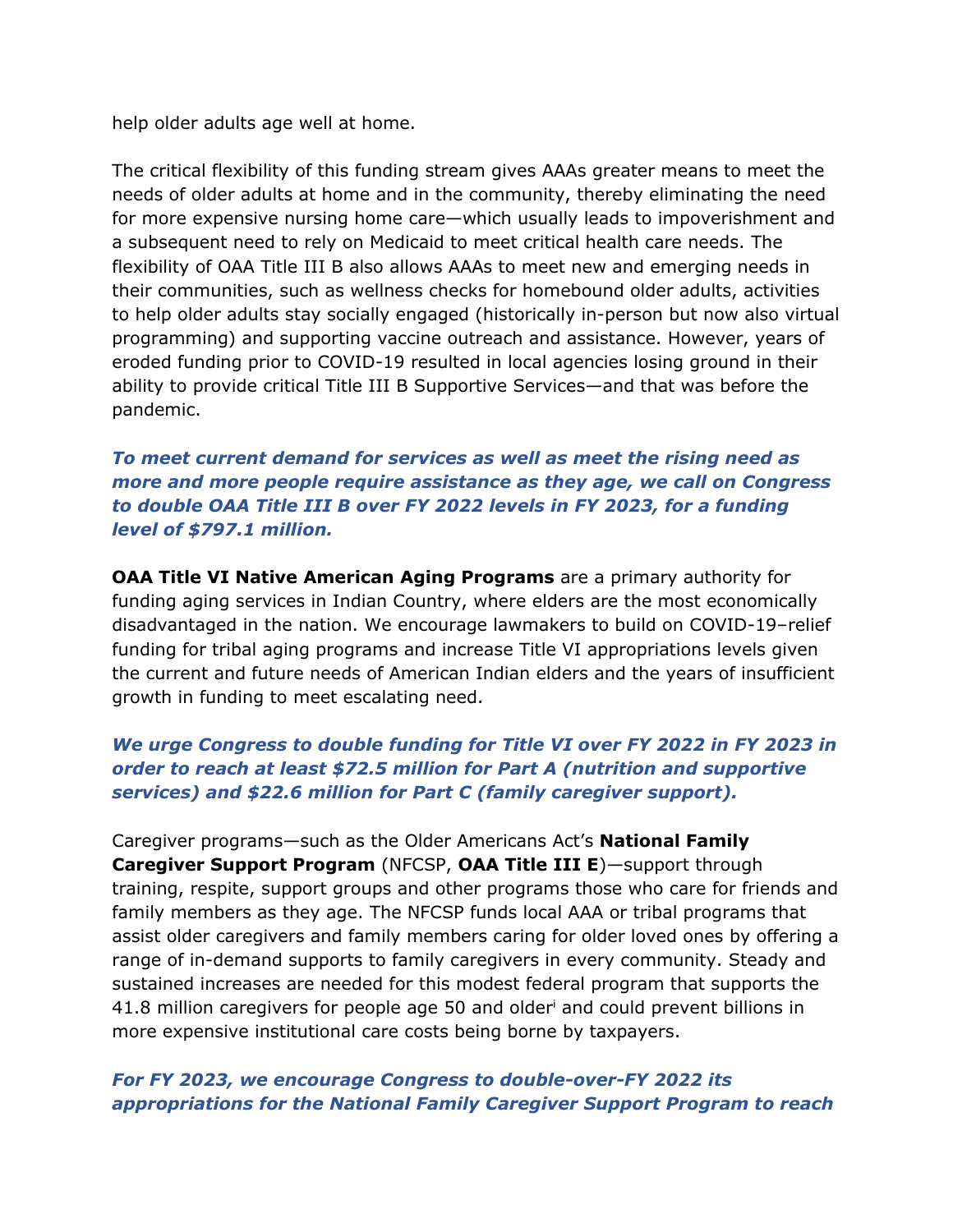#### *\$387.9 million, the only national program supporting the family caregivers of older adults who provide the lion's share of long-term care in this country.*

#### **Additionally, beyond those top priorities, USAging urges the following funding levels for three other OAA programs.**

**Older Americans Act Title III D** delivers evidence-based health promotion and disease prevention programs to prevent or better manage the conditions that most affect quality of life, drive up health care costs and reduce an older adult's ability to live independently. Commonly used interventions address the risk of falls, chronic diseases, mental health and medication management. *However, at less than \$25 million in FY 2022, appropriations for Title III D are woefully inadequate and should be at least doubled to \$50 million in FY 2023.*

The pandemic shone a brighter light on two pre-existing conditions among too many older Americans: **social isolation and loneliness**. Prolonged loneliness for an older adult is as medically detrimental as smoking 15 cigarettes a day. Individuals who are socially isolated have an increased risk of heart disease, dementia, functional impairment and premature death. Federally, social isolation and loneliness cost the Medicare program an estimated \$6.7 billion annually—or an added \$1,600 per socially isolated beneficiary. USAging administers **[engAGED: The](https://www.engagingolderadults.org/)  [National Resource Center for Engaging Older Adults](https://www.engagingolderadults.org/)**, which is funded by the U.S. Administration on Aging under authority in the OAA. The Center is an important resource for assisting the Aging Network in getting older adults connected to and engaged in their communities.

*Given the high incidence of social isolation due to COVID-19 and the steadily increasing numbers of older adults nationwide, USAging urges Congress to provide at least \$2 million to the U.S. Administration on Aging for engAGED to leverage the existing Aging Network infrastructure to combat social isolation and to create more safe social engagement opportunities for older adults across the country.* 

The 2020 reauthorization of the OAA established a **research, demonstration and evaluation center for the Aging Network under Title II** to improve evaluation and research and to strengthen and promote the relationship between OAA programs and services and health outcomes of older adults. These efforts are vital to fully realizing the efficacy and efficiency of longstanding OAA programs as well as to evaluating innovations in service delivery to a growing population of older adults—an effort that the Aging Network's response to the COVID-19 crisis has made even more important. However, without funding, this research center will not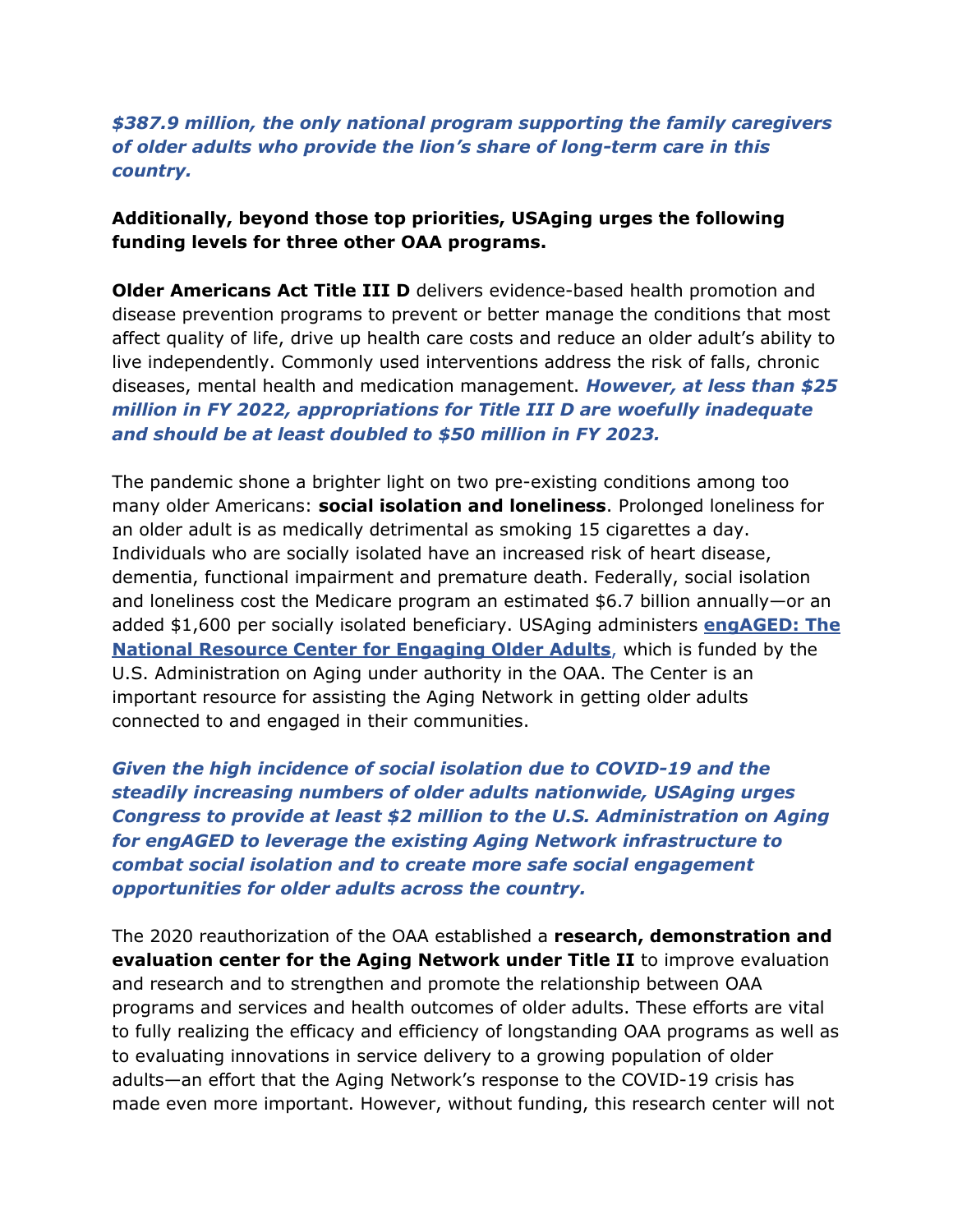realize these important goals. *As such, in FY 2023, we urge Congress to make the first investment in the updated vision of OAA Title II by investing \$75 million.* This level was also recommended in the House-passed 2021 Build Back Better Act.

*The OAA Title VII Long-Term Care Ombudsman Program should be increased to at least \$35 million in FY 2023* to reflect the expansions of its roles (into assisted living and to serve those younger than age 60) and the increased need—painfully highlighted by COVID-19—for advocates to serve those living in institutions and other congregate housing facilities.

**USAging also believes the following appropriation actions for FY 2023 are critical to build and sustain a comprehensive system of home and community-based services that can meet the needs of the growing older adult population while preventing unnecessary medical expenditures and costly institutionalization:**

## **Evidence-Based Prevention and Wellness**

In addition to doubling appropriations for Older Americans Act III D, *USAging urges Congress to increase funding for the Chronic Disease Self-Management Program (CDSMP) and falls prevention efforts* administered through the U.S. Administration for Community Living that are implemented locally. The Prevention and Public Health Fund currently provides the modest funding, \$8 million and \$5 million respectively, for these successful programs, and we urge Congress to significantly grow these activities and resources.

# **State Health Insurance Assistance Programs**

USAging requests that Congress increase funding for SHIPs in FY 2023 to meet the ever-growing need among Medicare beneficiaries for one-on-one unbiased assistance and personalized counseling. Administered by ACL, and leveraging the work of highly trained volunteers, SHIPs play a critical role in ensuring that older adults and people with disabilities make informed decisions about their Medicare coverage and navigate the complicated and shifting landscape of Medicare choices. SHIP counseling and assistance can save individual Medicare beneficiaries hundreds, or even thousands, of dollars every year. SHIPs, which two-thirds of AAAs operate locally, help individuals whose complicated situations cannot be successfully addressed by 1.800.MEDICARE or www.medicare.gov, an important distinction.